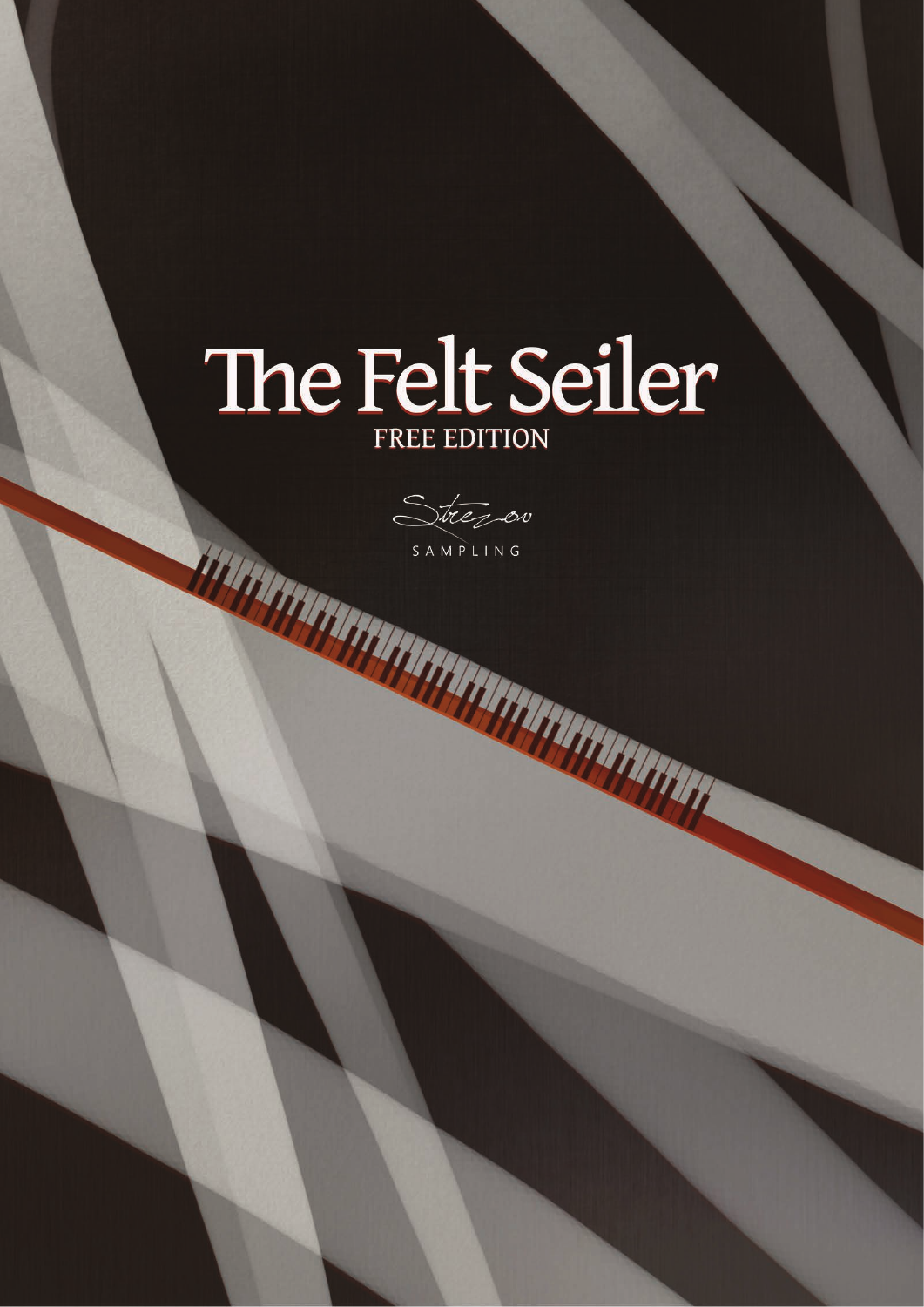#### ABOUT STREZOV SAMPLING

STREZOV SAMPLING © is a division of STREZOV MUSIC PRODUCTIONS LTD – a company created by George Strezov – orchestrator, composer and orchestra/choir contractor in Sofia, Bulgaria.

We have been sampling since December 2012 when we started out with Storm Choir 1 and throughout that time we learned and incorporated a lot into our products.

Our team is passionate about sample libraries because at the end we are the first customers of the products – we are composers and arrangers working around the world.

Our headquarters are based in Sofia, Bulgaria where we record the fantastic musicians and singers that breathe life into the tiny .wav samples that we later include into Kontakt.

#### DISCLAIMER / PHILOSOPHY

We would like to note that, in our pursuit for more lively and natural samples, we tend to avoid a few things that are considered commonplace.

We used some normalization on the samples, but tried to keep the depth of the instrument dynamics.

We embrace candid, lively samples that include some natural imperfections.

## ABOUT THE FELT SEILER

If a picture is truly worth a thousand words, we think of THE FELT SEILER in the same way, only in a musical context, instead - you can convey so many different emotions only with a few strokes of your hands.

Nothing too complex or "puffy", yet powerful and moving enough to allow you to express yourself freely, with nothing holding you back.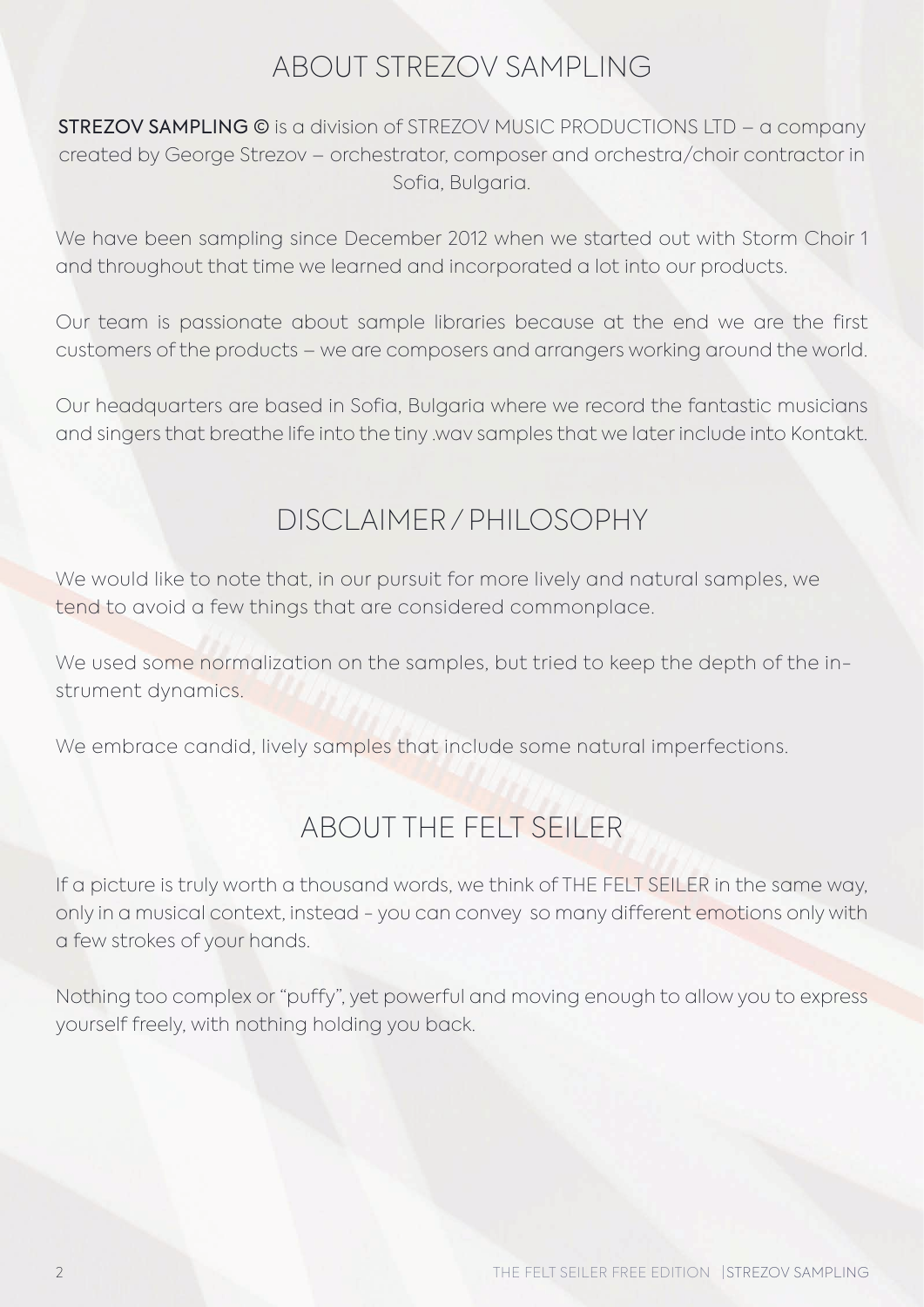## THE LIBRARY

"The Felt Seiler" consists of a single patch with a stylish, easy-to-use interface.



The content of the library was recorded in the Sofia Session Studio B with a variety of close microphones, later summed into one microphone position.

Along with that, The Felt Seiler contains 3 more synth/sound design layers for you to choose from, which will help you shape a unique sound. We've named those three layers based on the mood that feels closest to the way they sound - Warmth, Ache and Loneliness.

For all 3 of those, you have the option to Purge (the ON/OFF button on top of the volume slider), Solo or Mute each of the layers. In addition, you can adjust the volume and the stereo width, and designate different outputs for each microphone position if you needed.

We've also added a "reverse" option (the circular button depicting a reversed "play" symbol), which allows you to play any of the sound design layers backwards, adding even more options to create different music textures and colors.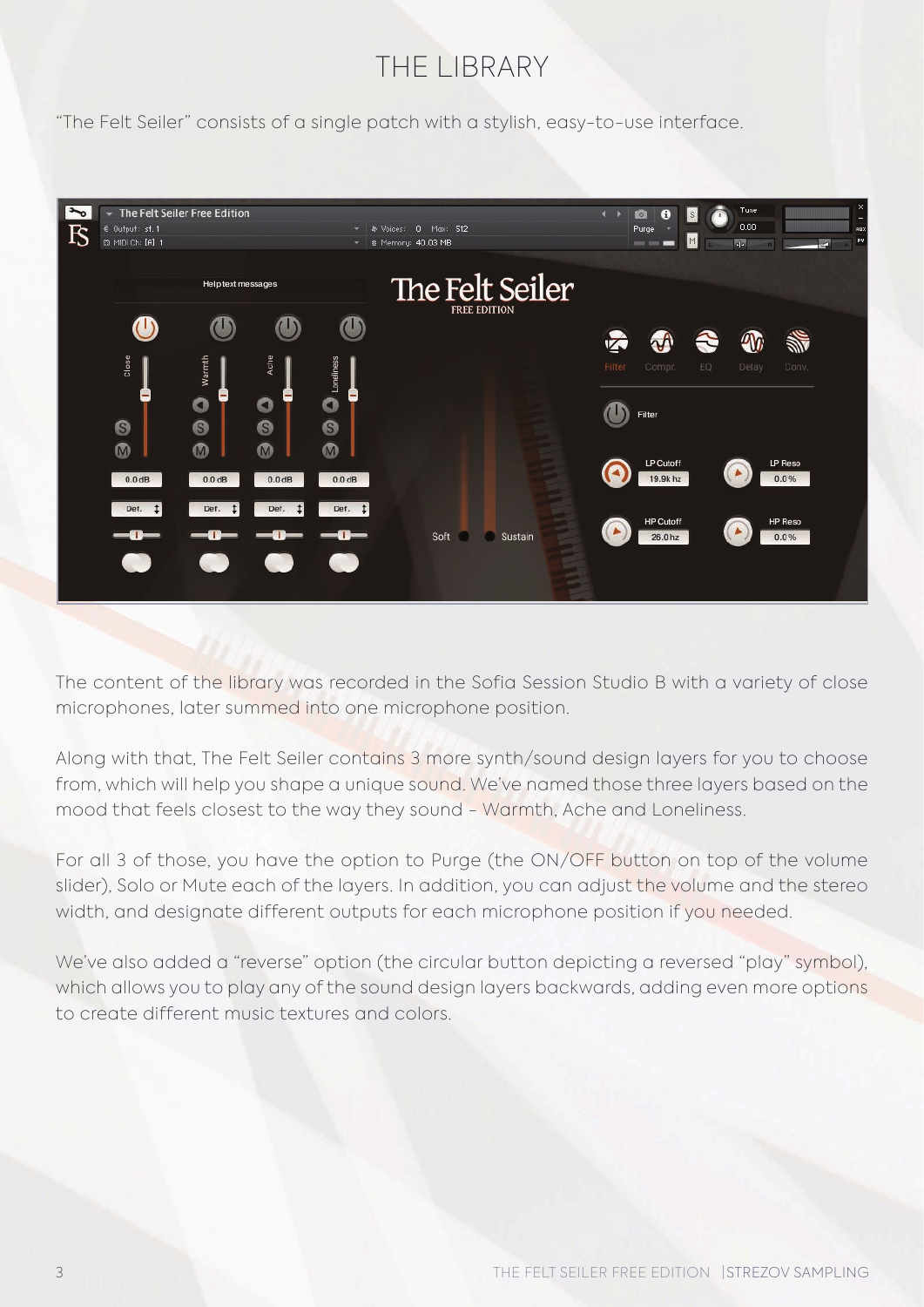

Lastly, on the right of the interface there are a few FX available to you (Filter, Compressor, EQ, Delay, Convolution Reverb), allowing you to modify the selected instrument even further and to create a unique sound in accordance with your own taste. In order for any of the FX to be activated, you just have to click the "on-off" button of the selected FX.

Modifying the parameters of the selected effect is easy - just tweak any of the parameters shown in the FX section.

## RECORDING METHOD

Driven by our desire to create a new composer tool which could spark creativity out-of-thebox, our main focus was based on the sound and finding the proper way to capture the depth of this precise and beautiful instrument. In order to do so, we've sampled and recorded The Felt Seiler meticulously: all content is recorded in whole-tone, with 4 dynamic layers. However, the Free version of the library is limited to only 1 round-robin for the regular mode and the "Soft" pedal mode. The Free version also activates a "fake" sustain note, when the sustain pedal is pressed (or activated from the GUI), whereas the Pro version contains real sustain samples recorded and 5 round robins for both regular and soft modes.

As with any other of our libraries, you have the opportunity to reset the round-robins of any instrument using the RESET RR with the keyswitch located at C0.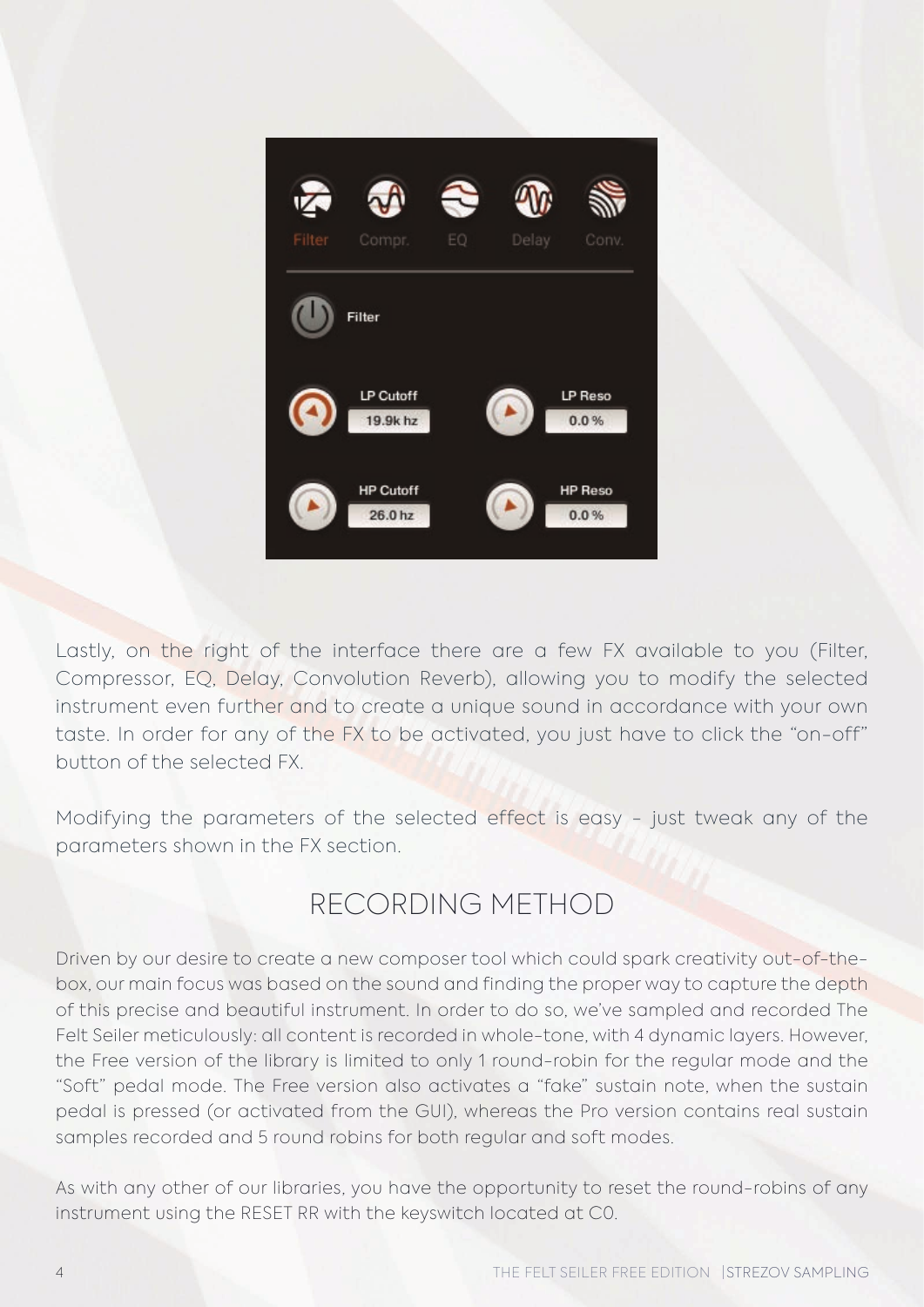#### INSTALLATION / SYSTEM REQUIREMENTS

Powered by Native Instruments free Kontakt Player v5.7.1+ or full Native Instruments Kontakt v5.7.1 or higher.

Approx. 2 GB Hard drive space (~1 GB for the archived files and ~1 GB for the unzipped library)

Internet access

Min. of 2GB RAM

For detailed setup instructions, please follow either of the links below, based on your OS of choice:

Windows: [https://www.strezov-sampling.com/article/install-win,pc.html](https://www.strezov-sampling.com/article/install-win,pc.html )

MacOS: [https://www.strezov-sampling.com/article/install-MacOS.html](https://www.strezov-sampling.com/article/install-MacOS.html )

## LICENSE AGREEMENT

When you purchase a product from "Strezov Sampling", you obtain a unique download link for sound samples, loops and/or software from www.strezov-sampling.com.

However, we should point out that you ARE NOT obtaining ownership of the sound samples—you are purchasing only a valid license to use our products in your musical compositions—whether or not they are released commercially.

You agree to the full *[Terms and Conditions](https://www.strezov-sampling.com/page/terms.html)* on our site.